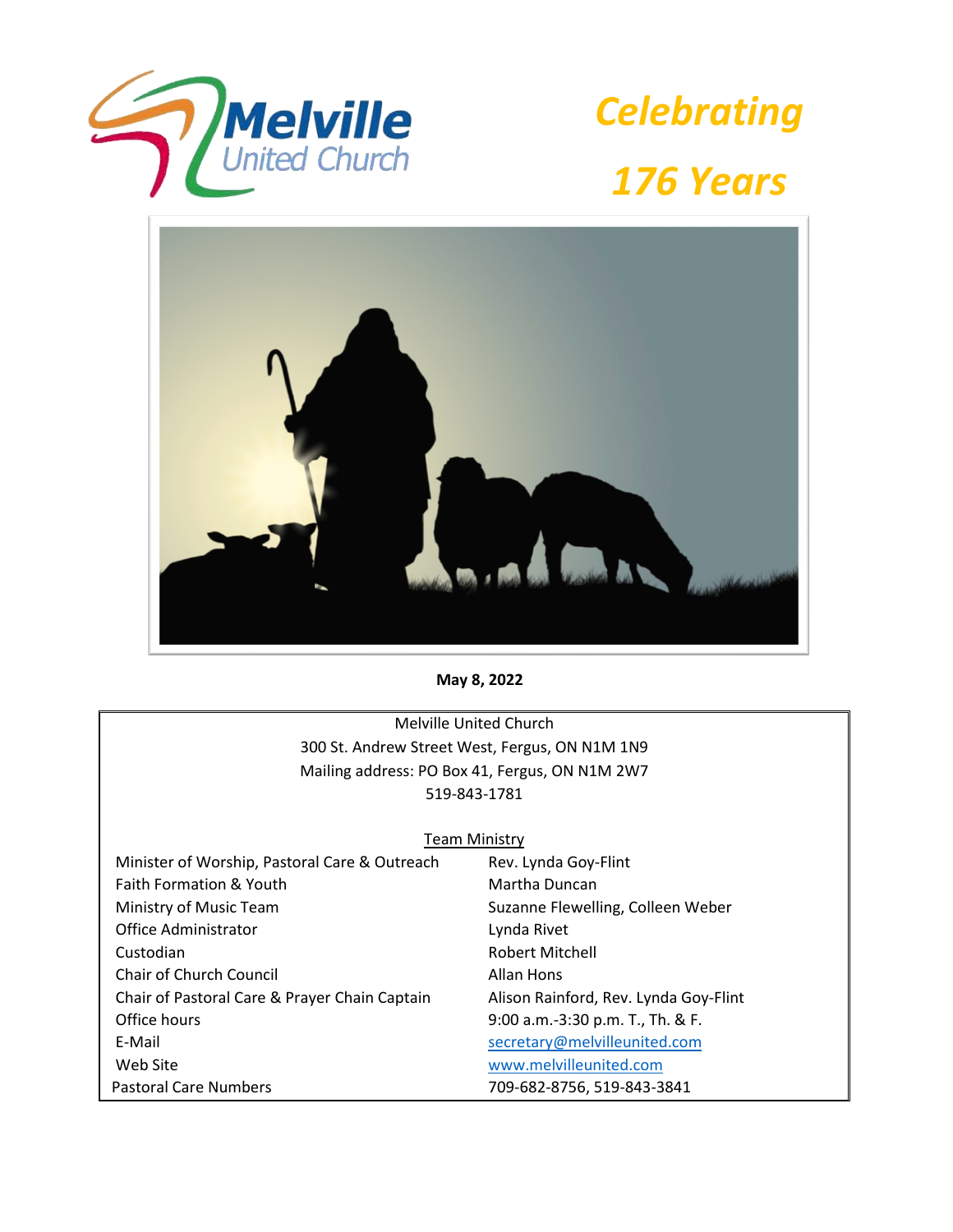# **Melville United Church May 8, 2022 Fourth Sunday of Easter/Christian Family Sunday**

Presiding today - Rev. Lynda Goy-Flint

**\_\_\_\_\_\_\_\_\_\_\_\_\_\_\_\_\_\_\_\_\_\_\_\_\_\_\_\_\_\_\_\_\_\_\_\_\_\_\_\_\_\_\_\_\_\_\_\_\_\_\_\_\_\_\_\_\_\_\_\_\_\_\_\_\_\_\_\_\_\_**

## **Welcome**

I greet you in the name of Jesus the Christ, Shepherd and Lamb.

*We gather in community today – May 8 th, 2022 virtually and in person. We will continue to offer both in-person and on-line services with printed copies being distributed to those without internet access who are unable to attend in person. We encourage people to come out to worship in the sanctuary. Double vaccinations, masking and hand sanitizing are all required to ensure the safety of all in attendance, and there is ample space for people to maintain social distancing. For those who are joining us online or by reading, we invite you to have a candle or tea light available.*

*We gather in this Easter season, as we continue to celebrate God's holy gift of the resurrection of Jesus the Christ. And as he is risen to new life, so are we, because of God's great love, promising us the gift of new life too.*

## **Announcements**

• **Organ Concert**

To showcase our extensively refurbished organ, on May 14<sup>th</sup> at 7:00pm. Several area organists have been invited to share their gift of music. There will be a free will offering in support of Ukraine and The Hub. Our organ will be played by Jurgen Petrenko, Matthias Schmidt, Kevin Lee, Betty Weinstein and Colleen Weber.

- **Seven Fallen Feathers Book Study Follow-up** to determine next steps will be held Tuesday, May  $24<sup>th</sup>$  at 7:00pm by Zoom. Please let Rev Lynda know by email at revldgf@gmail.com or text/call 709-682-8756 if you would like to join in.
- **Friday and Sunday Coffee Cancelled**  Friday and after Sunday service coffee hour is cancelled until further notice.
- **Take Out Picnic Dinner Saturday May 28 at Knox Elora Presbyterian Church** Pick up at 5:00, 5:30 or 6:00pm at the Handicap Door on the north side of the church. Menu is ham, assorted salads and dessert. Tickets Adults \$15, children 12 and under \$10. Call the church office at 519-846-0680 or email [knoxelora@wightman.ca](mailto:knoxelora@wightman.ca)

# • **Ukraine Appeal**

The invasion of Ukraine is costing precious lives and creating a humanitarian crisis as people flee to safety. Many millions of people, displaced from their homes, are seeking refuge in neighbouring countries. Many have lost friends, loved ones, and property; struggle to meet their basic needs; and face an uncertain future. United Church Mission & Service partners are responding to the rapidly unfolding crisis—visit our website at [https://united-church.ca,](https://united-church.ca/) scroll down to Ukraine Crisis and click on the Act Now button to find out how you can show your support and make a gift.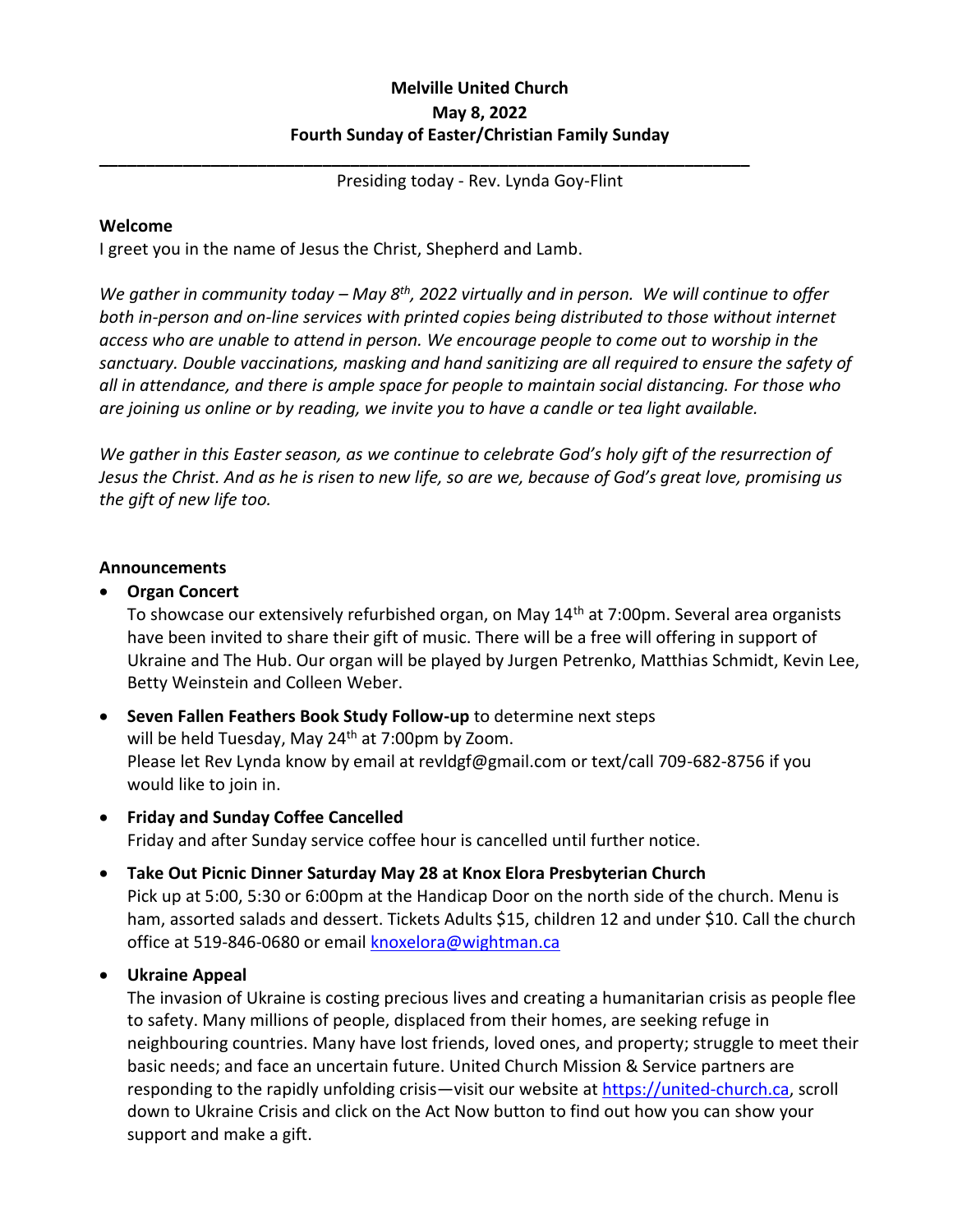- **From the Mission and Discipleship Commission:**
	- Camp Menesetung invites you to their "Clean Up Camp" day (pizza lunch provided) in the Goderich area, June 19th 9am-4pm. Check the camp's website <https://www.campmenesetung.ca/>
	- Please pray for several other projects funded by our Mission & Service dollars throughout the Region
- **Gifts with Vision** These gifts are perfect for those difficult to buy for people. There's no going out, no standing in line, no wrapping. And you will be helping out those in need near and far. Items address healing and reconciliation, leadership, counter racism, wellness and safe spaces, education, poverty and hunger, the future, Mission & Service. Gifts range from \$5 to \$140. Gifts include food for the north, help build a well, purchasing Covid vaccines for the Global South and East, and much more. You can find the full catalogue at [www.giftswithvision.ca.](http://www.giftswithvision.ca/)
- **New Gifts with Vision for Ukraine A gift of \$25** will provide families fleeing Ukraine with a **hygiene kit** containing items like toothpaste, laundry detergent and disinfectant **A gift of \$38** will provide **one food basket** with staples such as cooking oil, buckwheat, canned fish and more **A gift of \$40** provides **one hygiene kit plus a supply of incontinence products** You can find the full catalogue at www.giftswithvision.ca
- We continue to **collect items for the food bank**. A list of the most needed items was sent out, and if you need a printed copy, just let someone on the Social Justice team or Rev. Lynda know, and we will get it to you. In addition to non-perishable food items, the food bank is also looking for personal and feminine hygiene products as well as fresh vegetables, apples and oranges.

*I invite you to join us now for a time of worship and contemplation.*

**Land Acknowledgement** *Peter Chynoweth, Gathering: Lent/Easter 2022, p.30. Used with permission.* This land on which we gather is the Traditional land of the

Petun,

Haudenosaunee,

Anishinabewaki,

Mississaugas of the Credit First Nation,

Odawa and

Mississauga people

We worship Creator on this land and acknowledge with respect the thousands of years of ceremony and relationship that are etched in footprint, fire, and faithfulness on the soil and rock that surrounds us.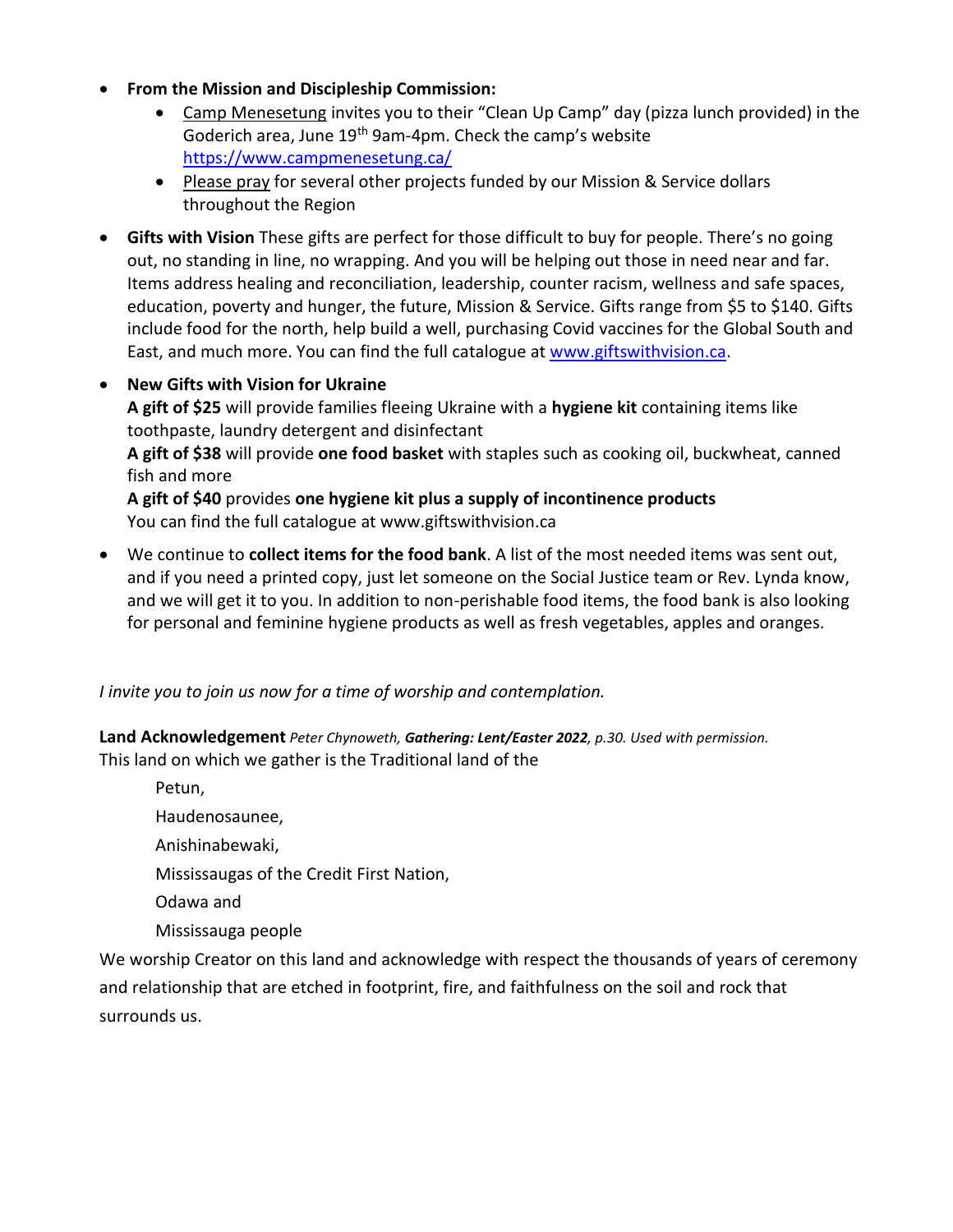**Lighting the Christ Candle:** *Bob Root, Gathering: Lent/Easter 2022, p.42, alt. Used with permission. (If you are watching this on-line or reading it from a page I invite you to take a moment to light a candle, centre yourself and prepare to enter in to a time of worship and prayer. As you light your candle repeat the following words)*

Each new day reminds of us the light that dwells within us— The light of Christ, light of the world, that God has placed deep within our hearts. We light the Christ candle, Remembering that we are made of light and love, Remembering that we are called to bring light and love to others and the world. Thanks be!

## **Call to Worship:** *Spill the Beans Resources Team, spill the beans: worship and learning resources for all ages, Issue 42, p. 118, alt. Copyright 2022.*

Come and see the shepherd; listen to his voice and let him gently guide you where you may not want to go. **Come and see, Jesus is here and is calling us by name. Come let us worship our shepherd.**

## **Hymn: How Sweet the Name of Jesus Sounds VU344 OneLicense #A-740237**

- 1 How sweet the name of Jesus sounds in a believer's ear! It soothes the sorrows, heals the wounds, and drives away all fear.
- 2 It makes the wounded spirit whole, and calms the troubled breast; 'tis manna to the hungry soul, and to the weary, rest.
- 3 Dear Name! the rock on which I build, my shield and hiding-place, my never-failing treasury, filled with boundless stores of grace.
- 4 Jesus, my Shepherd, Brother, Friend, my Prophet, Priest, and King, my Lord, my Life, my Way, my End, accept the praise I bring.
- 5 The effort of my heart is weak, and cold my warmest thought; but when I see you whom I seek, I'll praise you as I ought.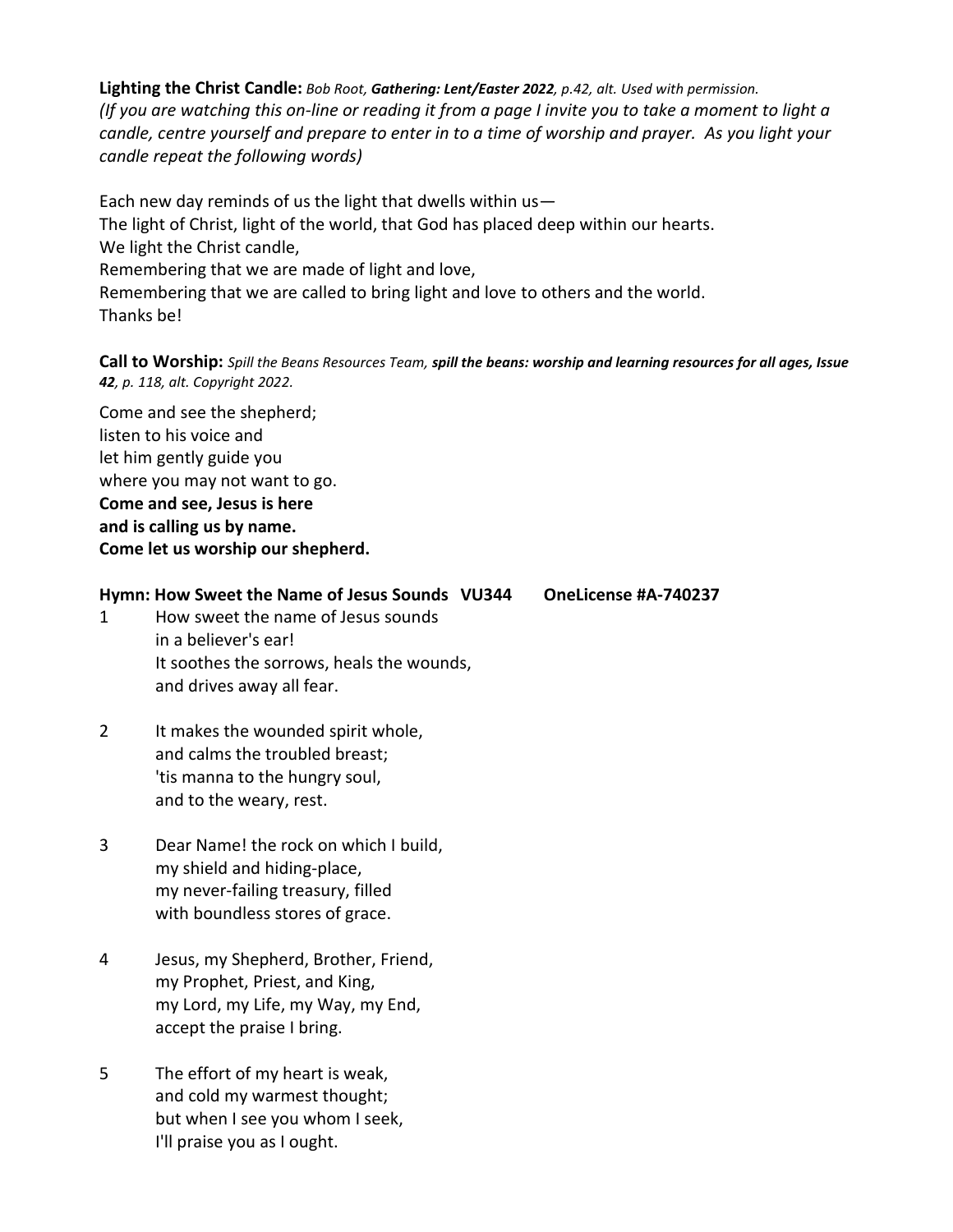**Opening Prayer:** *Sharon Winegarden, Gathering: Lent/Easter 2022, p.45. Used with permission.*

O God, our good shepherd, in you is fullness of life. When we experience lack and loss: **O God, our good shepherd, in you is fullness of life.** When we walk through the valleys of uncertainty, fear, evil, death: **O God, our good shepherd, in you is fullness of life.** When we need correction and guidance: **O God, our good shepherd, in you is fullness of life.** When you provide wisdom and healing: **O God, our good shepherd, in you is fullness of life.** When your goodness and steadfast loving-kindness pursue us: **O God, our good shepherd, in you is fullness of life.** When you receive us in your abode and provide a feast for us: **O God, our good shepherd, in you is fullness of life.** When all of your people and creation sing together: **O God, our good shepherd, in you is fullness of life. Amen.**

**Ministry of Music: "**Savior, Like a Shepherd Lead Us" *by William B. Bradbury, arranged by Stephen Walley, on the piano.*

**Call to Reconciliation** *Reprinted by permission of Westminster John Knox Press from Feasting on the Word® Worship Companion: Liturgies for Year C, Volume 1. Copyright 2012.*

God is present to guide our journey and eager to forgive us when we go astray; therefore, in humility and faith, let us confess our sins against God and neighbor.

**Prayer Seeking Forgiveness and Reconciliation** *Reprinted by permission of Westminster John Knox Press from Feasting on the Word® Worship Companion: Liturgies for Year C, Volume 1. Copyright 2012.*

**Holy God, we confess that we have strayed from your paths of right relationship and peace, and we have dishonored you, ourselves, and your creation; we repent of these hurtful ways. Forgive us, we pray, as we learn to forgive others, and guide our feet into the way of peace. Amen.**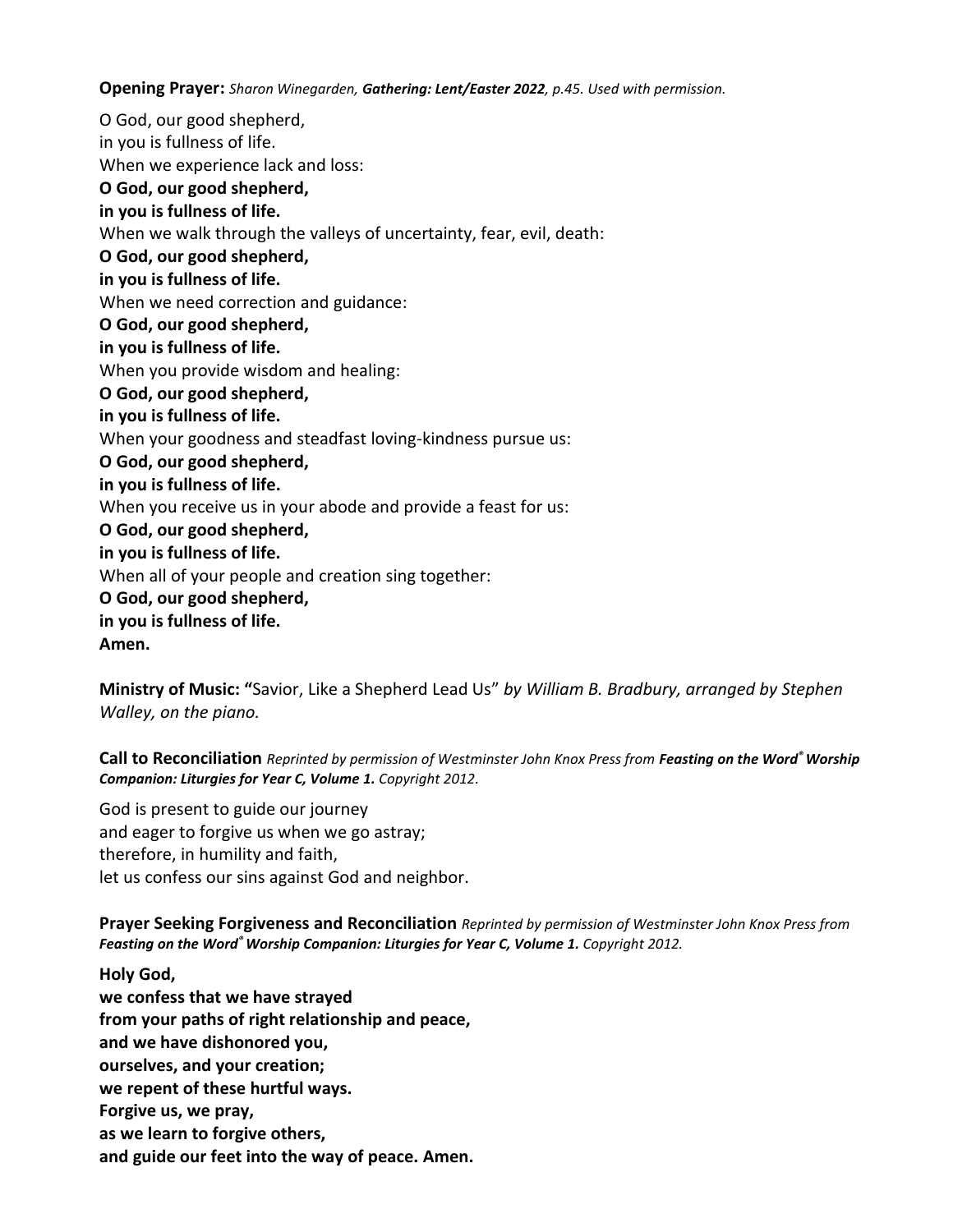**Words of Assurance** *Reprinted by permission of Westminster John Knox Press from Feasting on the Word® Worship Companion: Liturgies for Year C, Volume 1. Copyright 2012, alt.*

God's mercy overflows as a healing spring to cleanse us of our offenses; therefore, know that you are forgiven and receive new life in Christ. **Thanks be to God! Amen.**

#### **Children's Ministry**



*Allegory of Christ as the Good Shepherd, 3rd century - One of the oldest representations of Jesus as the Good Shepherd, made around 300 AD.*

Psalm 23 links to the Good Shepherd who calls the sheep by name in the gospel and protects those who wear robes washed in the blood of the Lamb in Revelation. It is a great opportunity to share the *first known painting of Christ* which depicts him as a young strong shepherd. It was painted by an unknown Christian in the catacombs under Rome. In those days it was illegal to be Christian and Christians were thrown to the lions in the coliseum. They were clearly among those wearing robes washed in the blood of the Lamb. Imagine with worshipers walking quietly through the maze of tunnels lined with graves dug into the walls to meet a group of Christian friends at a certain grave to worship. Listen for the clank of Roman armor and be ready to run if needed. Note that in this situation people needed a strong good shepherd. We might link the psalm to the Revelation passage by considering all *the scary stuff in the psalm* – lack of food and water, wrong paths, the wolves and bears from which the shepherd's rod and staff protect the sheep even as they feast on the grass, and the shadow of death. Point out that Jesus the Good Shepherd does not make that scary stuff go away, but is with us in the middle of it. Read the psalm together imagining yourselves with the Christians to whom Revelation was written worshiping in the catacombs under Rome.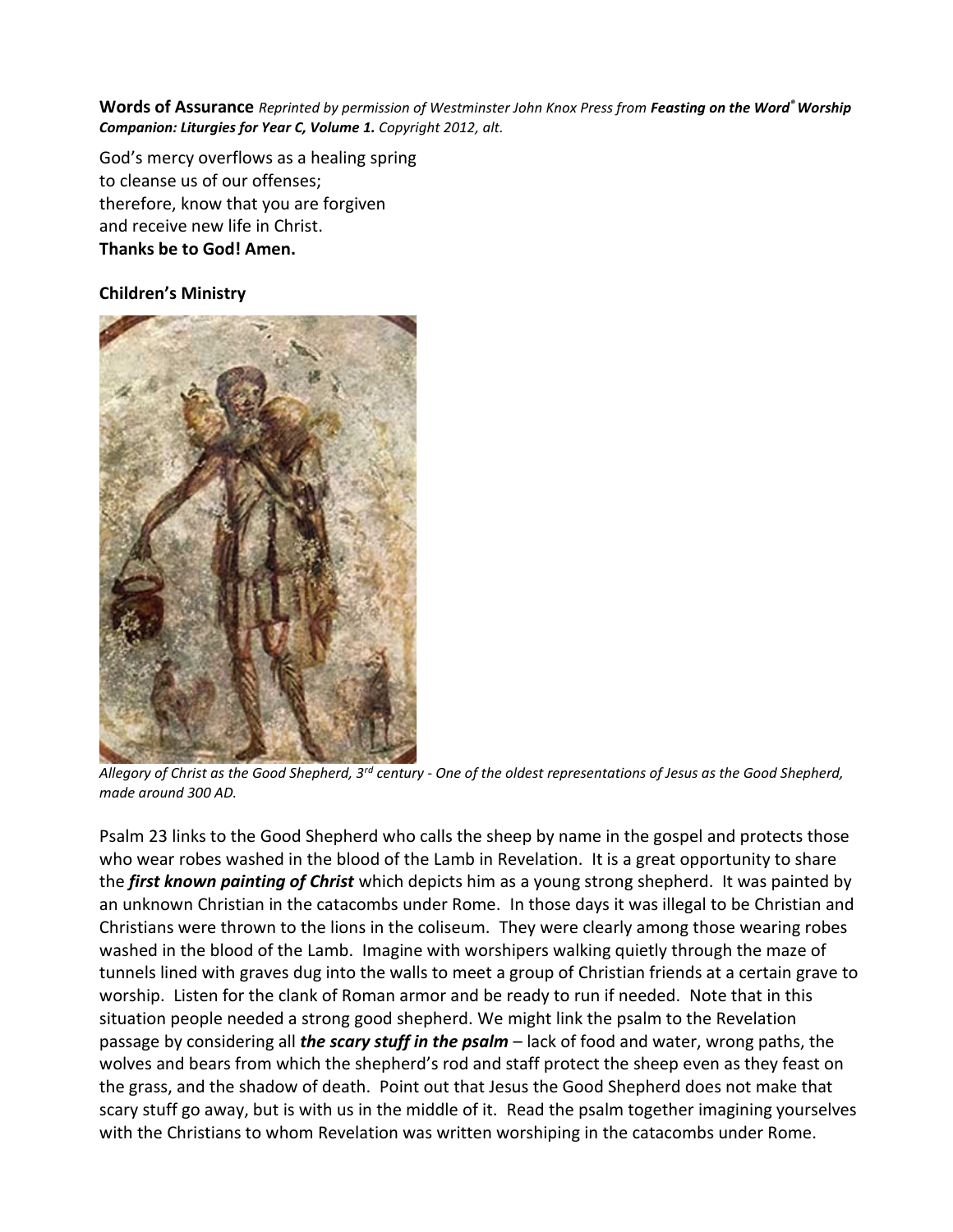# **Psalm 23 paraphrase** *by Bobby McFerrin* <https://www.youtube.com/watch?v=t5WadVmFe0o&list=RDt5WadVmFe0o&index=1>

#### **Hymn: Are You a Shepherd? MV126 OneLicense #A-740237**

Are you a shepherd, Good shepherd who leads us Safely through danger, while calming our fears? Are you a father who shelters and feeds us, Shares in our laughter and wipes away tears?

*Refrain:* Yes, you are shepherd, parent and teacher, But you are greater than all that we know. Holy and living, loving and giving, God, you are with us wherever we go.

Are you a mother, good mother who bears us, Comforts, protects us and helps us to rest? Are you a teacher who daily prepares us, Challenging students to offer their best?

*Refrain:* Yes, you are shepherd, parent and teacher, But you are greater than all that we know. Holy and living, loving and giving, God, you are with us wherever we go.

Great, gentle shepherd, forever beside us, Lead all your children in paths that are right. Great, loving parent, wise teacher, you guide us. We want to love you and bring you delight.

*Refrain:* Yes, you are shepherd, parent and teacher, But you are greater than all that we know. Holy and living, loving and giving, God, you are with us wherever we go.

**Prayer of Illumination** *Reprinted by permission of Westminster John Knox Press from Feasting on the Word® Worship Companion: Liturgies for Year C, Volume 1. Copyright 2012.* Shepherd of Souls, you call us to an abundant feast at the table of your word; open our hearts to feed on your goodness, that by the power of the Holy Spirit we might dwell evermore deeply in you. Amen.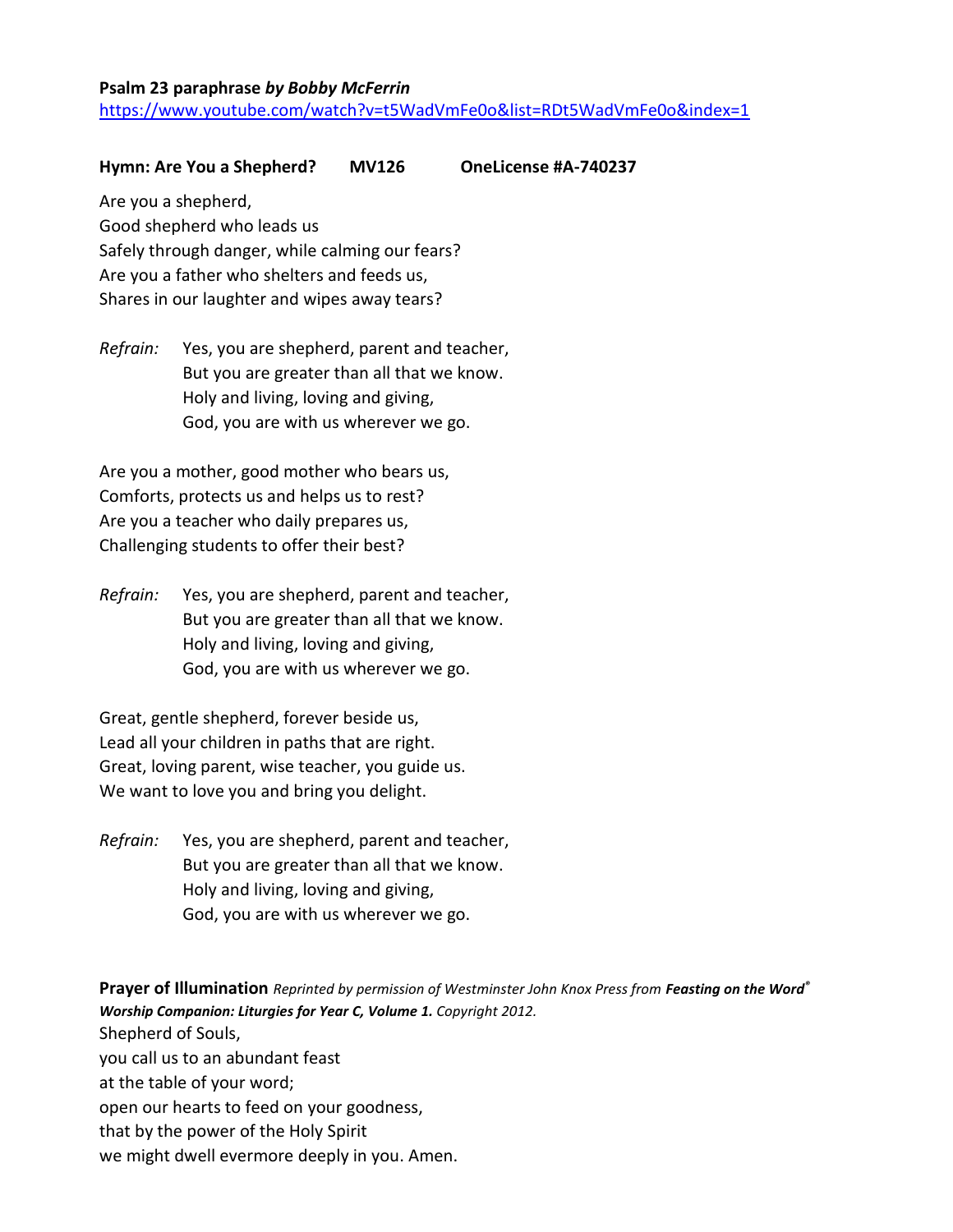#### **Scripture**: **Revelation 7:9-17** *(The Inclusive Bible: The First Egalitarian Edition)*

*The saints of God will never hunger or thirst again*

After that, I saw before me an immense crowd without number, from every nation, tribe, people and language. They stood in front of the throne and the Lamb, dressed in long white robes and holding palm branches. And they cried out in a loud voice, "Salvation is of our God,

Who sits on the throne,

And of the lamb!"

All the angels who were encircling the throne, as well as the elders and the four living creatures, prostrated themselves before the throne.

They worshiped God with these words:

"Amen! Praise and glory and wisdom and thanksgiving and honour and power and strength be to our God forever and ever! Amen!"

Then one of the elders asked me, "These people in white robes—

who are they, and where do they come from?"

I answered, "You are the one who knows."

Then the elder said to me, "These are the ones who survived the great period of testing;

they have washed their robes in the blood of the Lamb and made them white.

That's why they stand before God's throne and the One they serve day and night in the Temple; the One who sits on the throne will shelter them forever.

Never again will they be hungry or thirsty;

the sun and its scorching heat will never beat down on them,

for the Lamb, who is at the centre of the throne, will be their shepherd

and will lead them to springs of living water.

And God will wipe every last tear from their eyes."

## **Scripture: John 10:22-30** *(The Inclusive Bible: The First Egalitarian Translation)*

## *My sheep listen to my voice*

The time came for Hanukkah, the Feast of the Dedication, in Jerusalem. It was winter, and Jesus was walking in the Temple area, in Solomon's Porch, when the Temple authorities surrounded him and said, "How long are you going to keep us in suspense?

If you really are the Messiah, tell us plainly." Jesus replied,

"I did tell you,

but you don't believe.

The work I do in my Abba's name

gives witness in my favour,

but you don't believe

because you're not my sheep.

My sheep hear my voice.

I know them, and they follow me.

I give them eternal live,

and they will never be lost.

No one will ever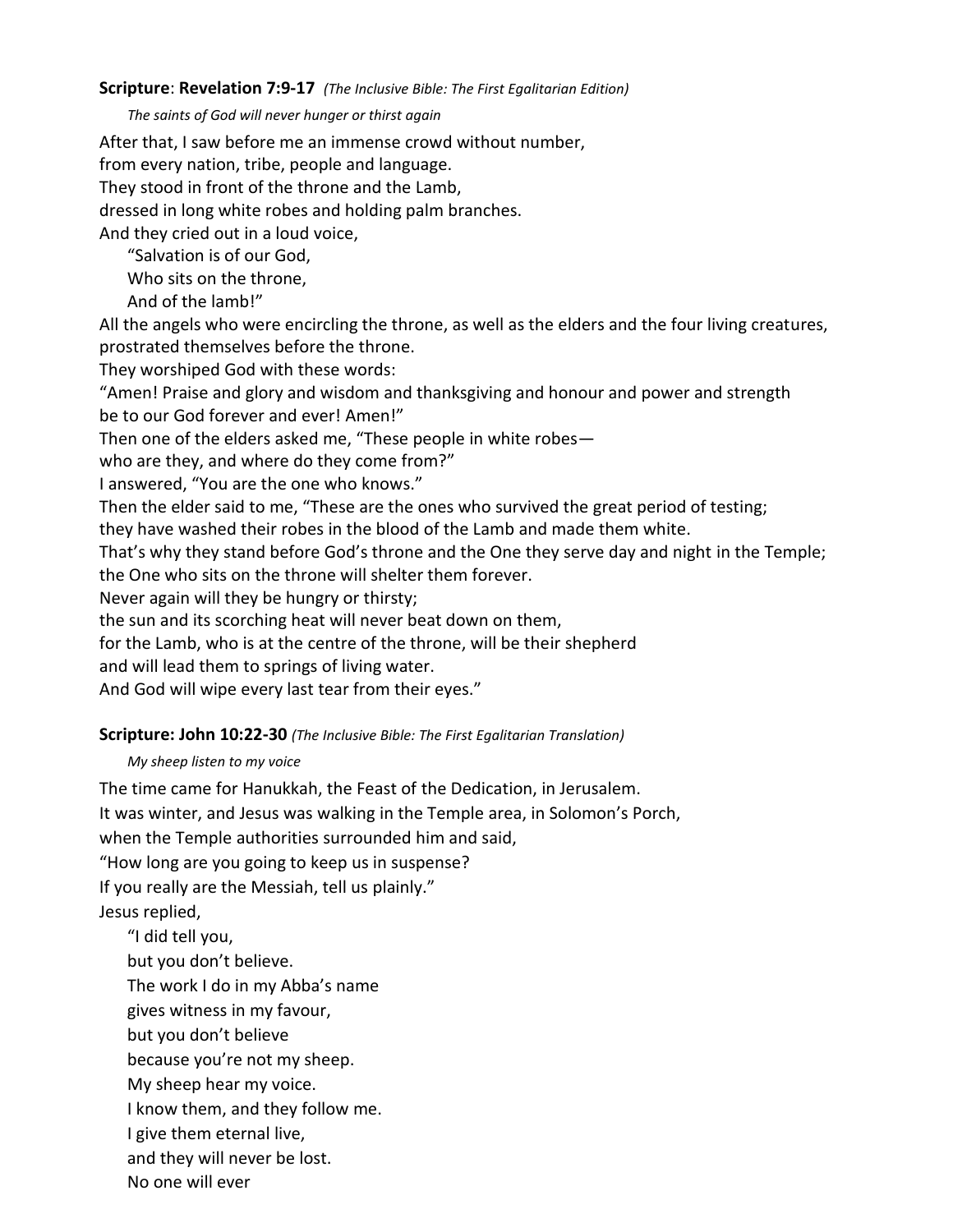snatch them from my hand. Abba God, who give them to me, is greater than anyone, and no one can steal them from Abba God. for Abba and I are One."

**Prayer** *Laura J. Turnbull, Gathering: Lent/Easter 2022, p.48. Used with permission.* Ever-living God, may your Easter story become our story. May the wonder and awe of lives made whole, take hold deep in our soul. May we receive and live the miracle account of resurrection. We pray in the name of the enlivening Christ. Amen.

May the words I speak and the reflection that we all share find a response that is worthy of you, most Just, most Loving, and most Compassionate God. Amen. *David Sparks, Summerland, B.C.*

## **Reflection: Reflection: A Ewe Lamb's Musings**



I am standing over a lovely bit of fresh spring grass, nibbling away at it. It is so tasty! Cool and sweet, with just a hint of the comfortable and hopeful scent of damp earth—awakened once again so recently, to bring forth the bounty of creation.

I would love to just stay here and nibble all this brand-new grass, but the shepherd is gathering us all together to move us to another field. I'm not so fond of travelling to new spots—having to stay with the other sheep and keeping close to the shepherd. It is important though, I realize, to move. If we stay in one place too long, we'll eat all the delicious grass and there will be nothing left to grow up again in the field. It probably seems kind of crazy to completely wipe out our source of food and well-being, but it's just so easy to keep going, to get every little bit, but it's happened more than once before. I think you might know something about using up all the good land. Anyway, the shepherd knows better, so off we go to another field.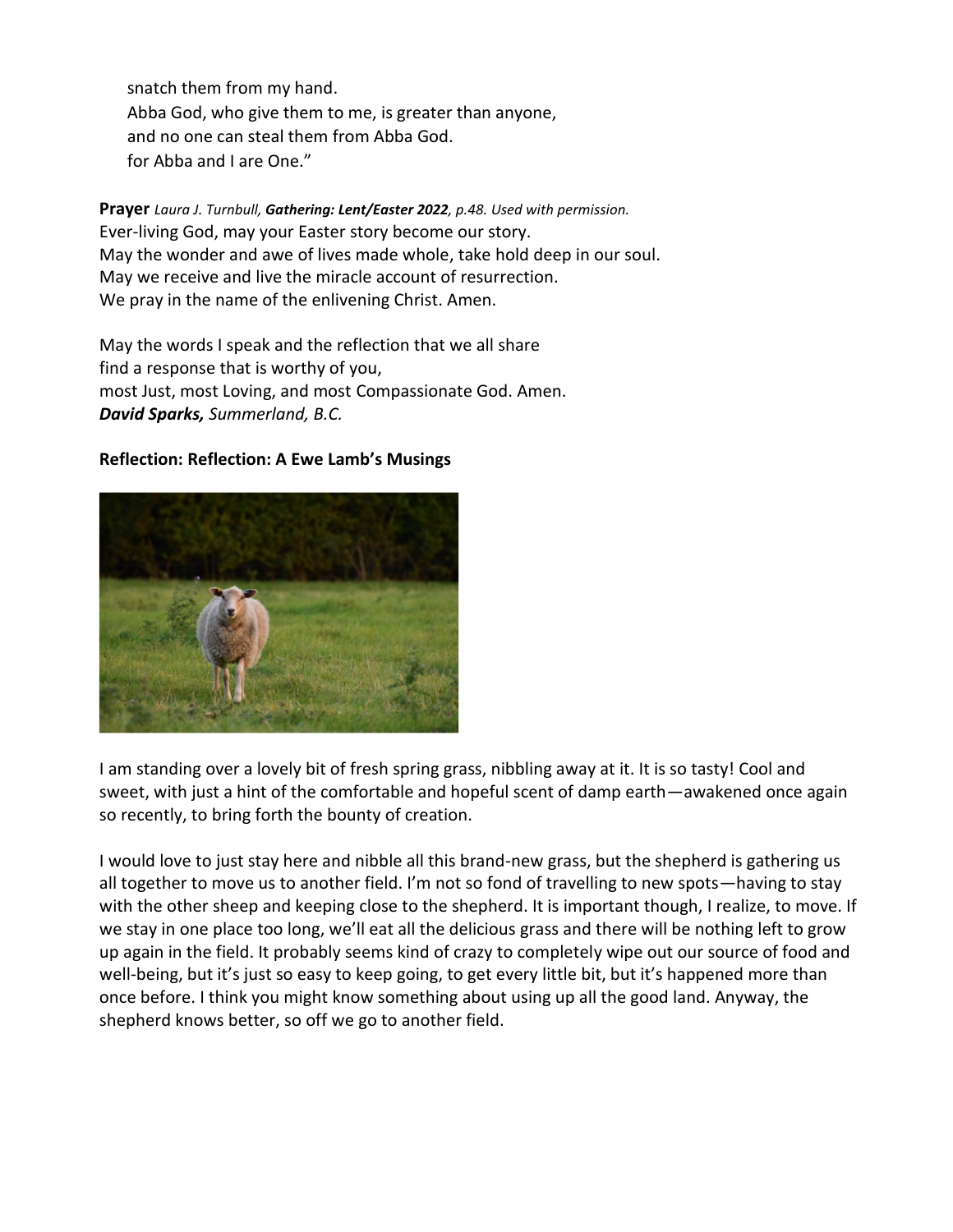

I hardly remember the new grass. I was just a newborn lamb when spring came last year it's like I'm experiencing this brand-new grass really for the first time. And I have other more daunting new things to experience this year. There will be shearing for the first time soon. My mom has told me about it, but it's a little hard to imagine. I think I just have to experience it to get how it really works. And then I'm afraid I'll be cold. I know, it'll be too hot before we know it, and I'll wish my wool was super short again, but there are some frosty nights between now and then.

And lambing! I know you know something about that, and even celebrate the gift of parenthood and family. I'm expecting lambs of my own. It's a whole new experience. I have some sense of what will happen, but I know things don't always turn out as we might wish or expect. Sometimes we need help.

The one thing is, I can count on my shepherd. They take such good care of me. I would know my shepherd anywhere—that voice, that beloved face—I can trust that face! Whether it's getting ready to be sheared, or the rut that comes in the fall, or this time of preparing to give birth, I know my shepherd is there.

You know, some think we sheep are simpletons, without a brain in our head! But I can tell you, sheep are every bit as intelligent as cattle or pigs. I know faces and voices and I can sense emotions very well, just by the look on someone's face. And I know that my shepherd is steady and ready and cares deeply for me and all the flock. They lead me to pasture land and fresh water.

What about you? Do you have all these kinds of concerns? About over-using the good earth? About being productive? About future situations that you can only imagine now? About health and wellbeing? About having shelter? About your family and friends? Do you wonder who you can rely on?

There are so many challenges in our world today—yours and mine: conflict; what you can and can't do, and sometimes it changes sometimes abruptly; how you will care for yourself and yours. Sometimes it all seems just overwhelming.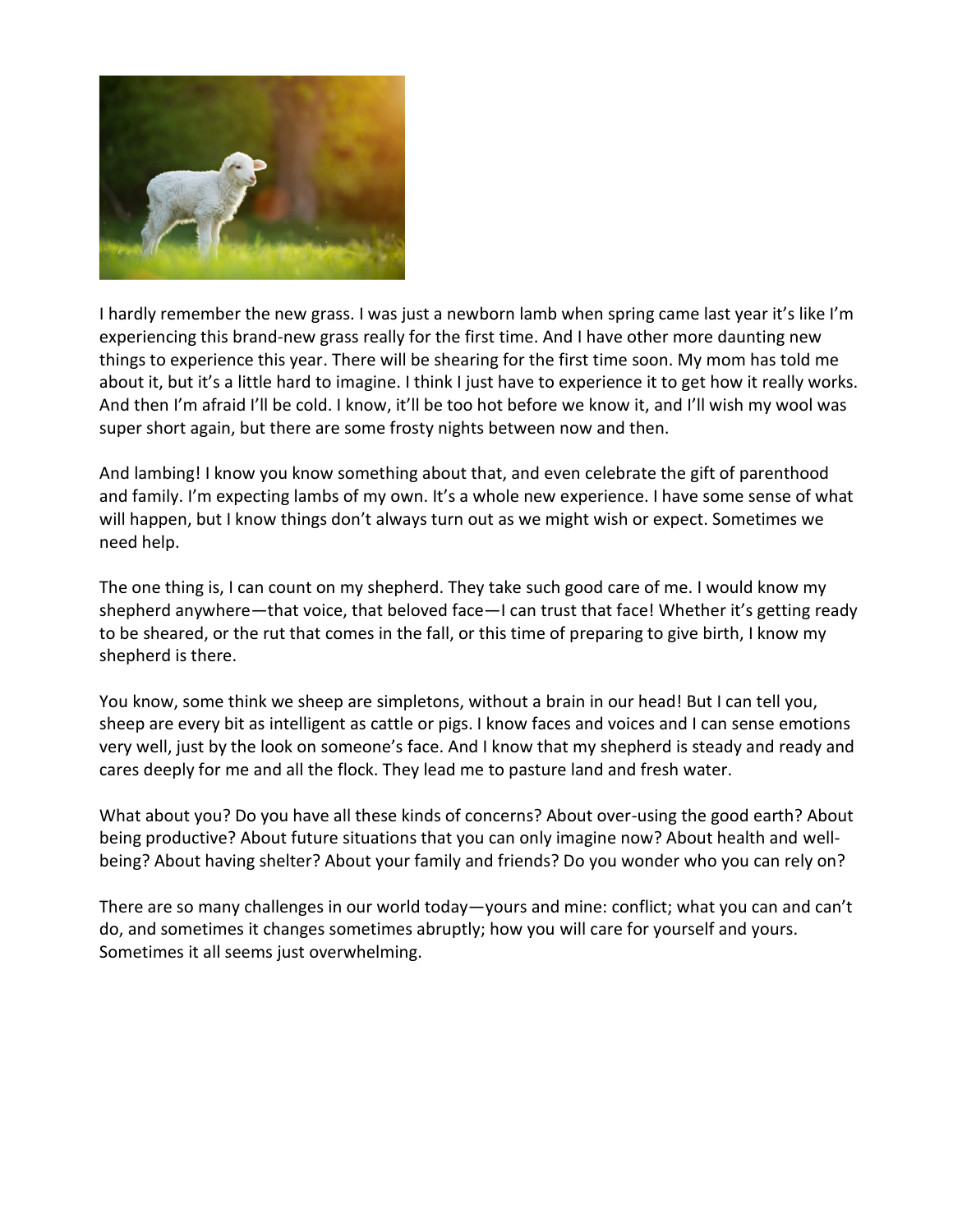

But there is a Good Shepherd (with capital letters) that cares about all of us—me and you. The Good Shepherd cares about what is best for us, what is safe for us, and makes sure they are always around.

Sometimes we might stray—the grass looks greener over yonder. But our Good Shepherd knows each one of us and searches us out, bringing us back to the safety and comfort of their presence.

But even if we do stray, we are not punished, beyond what we do to ourselves by wandering off. The Good Shepherd is not punitive, but only wants us to live the fullest, best life we can, being of service, and giving where we can.

And the Good Shepherd assures us that they are one with the Creator, who we have heard is also a shepherd. They will work together for the good of all, offering strength and love and deep, deep caring.

There are still challenges in life. We will still have to be on the move to get to that which nourishes us. It will still be cold after that shearing. There will be risk in having offspring. There is the lure of that greener pasture. Challenges will always be there—for me and for you. The Good Shepherd doesn't promise us a free and easy life.

But the Good Shepherd has lived this life, and in his love, sacrificed themself for us and died, and the Creator brought them to new life. And in giving the Good Shepherd new life, Creator gave us new life too.

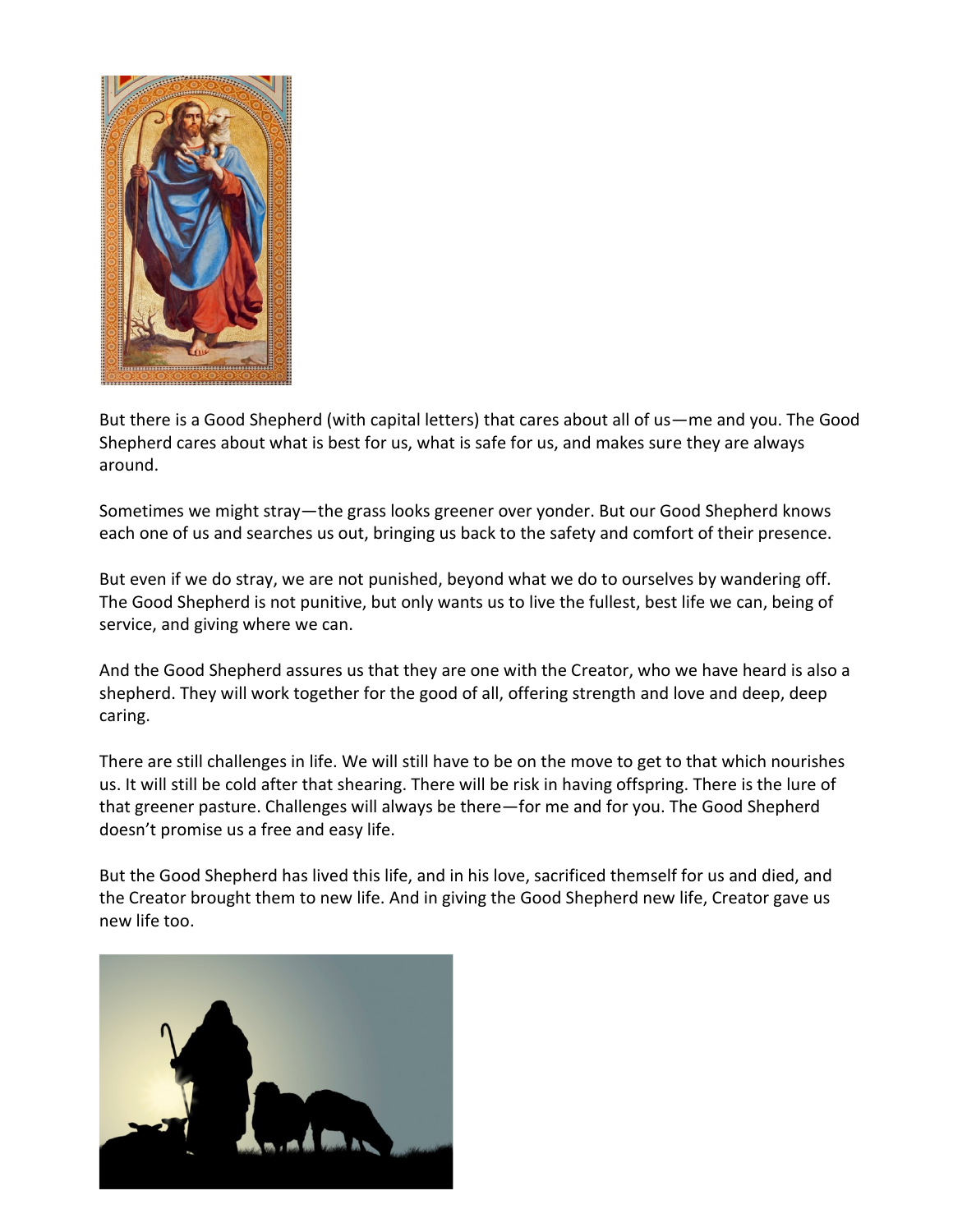Even when our time in this pasture, in this flock, is done, the Good Shepherd will remain with us and guide us on to what comes next. It is a gift beyond measure. The Good Shepherd will walk with us through it all, a companion and guide for wherever we might seek pasture. And it is ours if we give ourselves over to the wisdom, love and care of the Good Shepherd.

I wish you and your little ones and your flock well. Thanks be for the gift of love and life.

May the road rise to meet you, may the wind be always at your back, may the sun shine warm upon your face, may the rains fall soft upon your fields, and until we meet again, may the Creator hold you in the palm of their hand.

For in life, in death, in life beyond death, God is with us, we are not alone. Thanks be to God. Alleluia!

| <b>MV163</b> | OneLicense #A-740237 |
|--------------|----------------------|
|              |                      |
|              |                      |
|              |                      |
|              |                      |
|              |                      |
|              |                      |
|              |                      |
|              |                      |
|              |                      |
|              |                      |
|              |                      |
|              |                      |
|              |                      |
|              |                      |
|              |                      |
|              |                      |
|              |                      |
|              |                      |
|              |                      |
|              |                      |
|              |                      |
|              |                      |
|              |                      |
|              |                      |
|              |                      |
|              |                      |
|              |                      |
|              |                      |
|              |                      |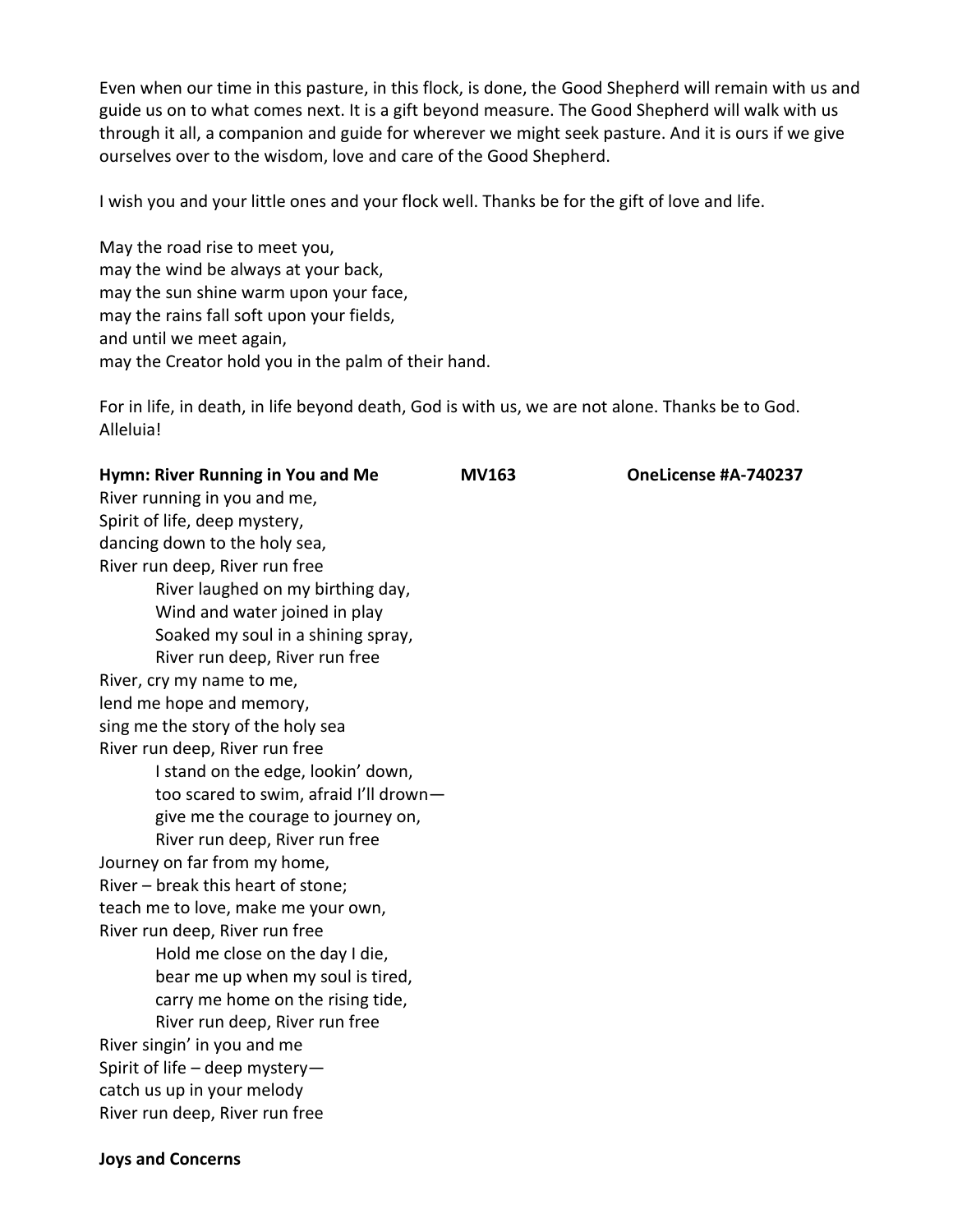#### **Preparation for Prayer**

Let us practice the art of Praying with our Eyes Wide Open, that in seeing the world and those within it we are called to tend we may be *opening the eyes of our hearts to all in need around us (Lamont Koerner '81 MDiv God Pause for Thursday, September 16, 2021 from Luther Seminary):*

#### **Prayers of the People** *Spill the Beans Resources Team, spill the beans: worship and learning resources for all ages,*

*Issue 42, p. 95. Copyright 2022, alt.* Loving God, we give thanks for all that roots us in time and space and gives us a sense of belonging: for familiar places and people; and on this Christian Family Sunday, for family, as well as friends who make allowance for our quirks and foibles and love us as we are; for welcoming communities including, sometimes, the church.

But undergirding and far exceeding all of these, we give thanks for the security that comes from knowing that we belong to you. You are the Shepherd; we are the most fortunate of sheep entrusted to your care. You are the Vine; we are branches with your life surging from roots to the tips of our leaves. We are pilgrims; you are the Way. We are plants; you are the Ground of our Being.

All of this, on good days, we know and believe, but it is hard sometimes, and we falter. How much harder must it be for those who have no family and friends around them; those who have been forced out of their homes and face rejection and exploitation when they try to start again somewhere else.

We pray for homeless people and refugees; for all suffering the pain of bereavement or the isolation of loneliness; for those who have lost faith in other people, in themselves, and in you. May there be someone who goes on believing in them and for them until they are able to take the first, tentative steps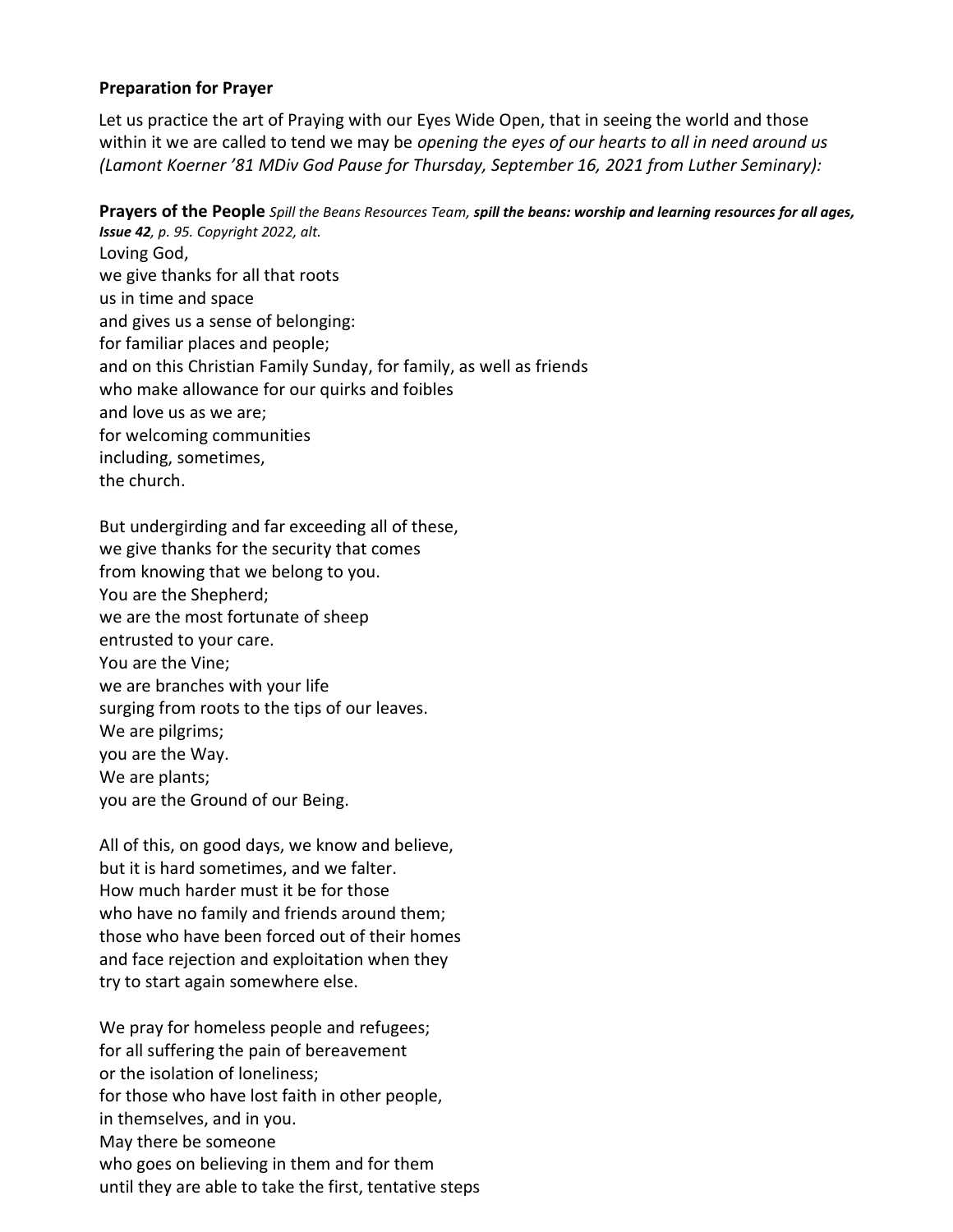back to trusting once again.

Good Shepherd, if we are right about being part of your flock, safe within your care, then it is not for any merit of our own, and certainly not because you care for others any less. You want every lost sheep to be found, every injured one to be tended, every hungry one to be fed, and it is up to us, who bear your name, to work tirelessly with you to make that happen not for our own glory, or even yours, but for love's sake alone.

May that love so heal and transform us that it spills out from us to the blessing of all around us. Amen.

Lord's Prayer **Our Father who art in heaven, hallowed be thy name.** Thy kin-dom come, thy will be done, on earth as it is in heaven. Give us this day our daily bread, And forgive us our trespasses, as we forgive those who trespass against us. And lead us not into temptation, but deliver us from evil: For thine is the kin-dom, the power, and the glory forever and ever. Amen.

# **Minute for Mission: Food and Hygiene Kits for Ukraine**



*At the refugee point in Barabás, a small Hungarian village on the border of Ukraine, ACT Alliance member Hungarian Interchurch Aid offers food, drinks, and hygiene items for people fleeing the Ukraine war. Credit: Antii Yrjönen/FCA*

The scenes are heartbreaking: Families confined to underground subway stations. Children standing alone in endless lines at borders. Mothers printing their names and contact information in permanent marker on their children's backs lest they get separated―or worse.

By the end of March 2022, over 4 million refugees had fled Ukraine, 90 percent of them women and children.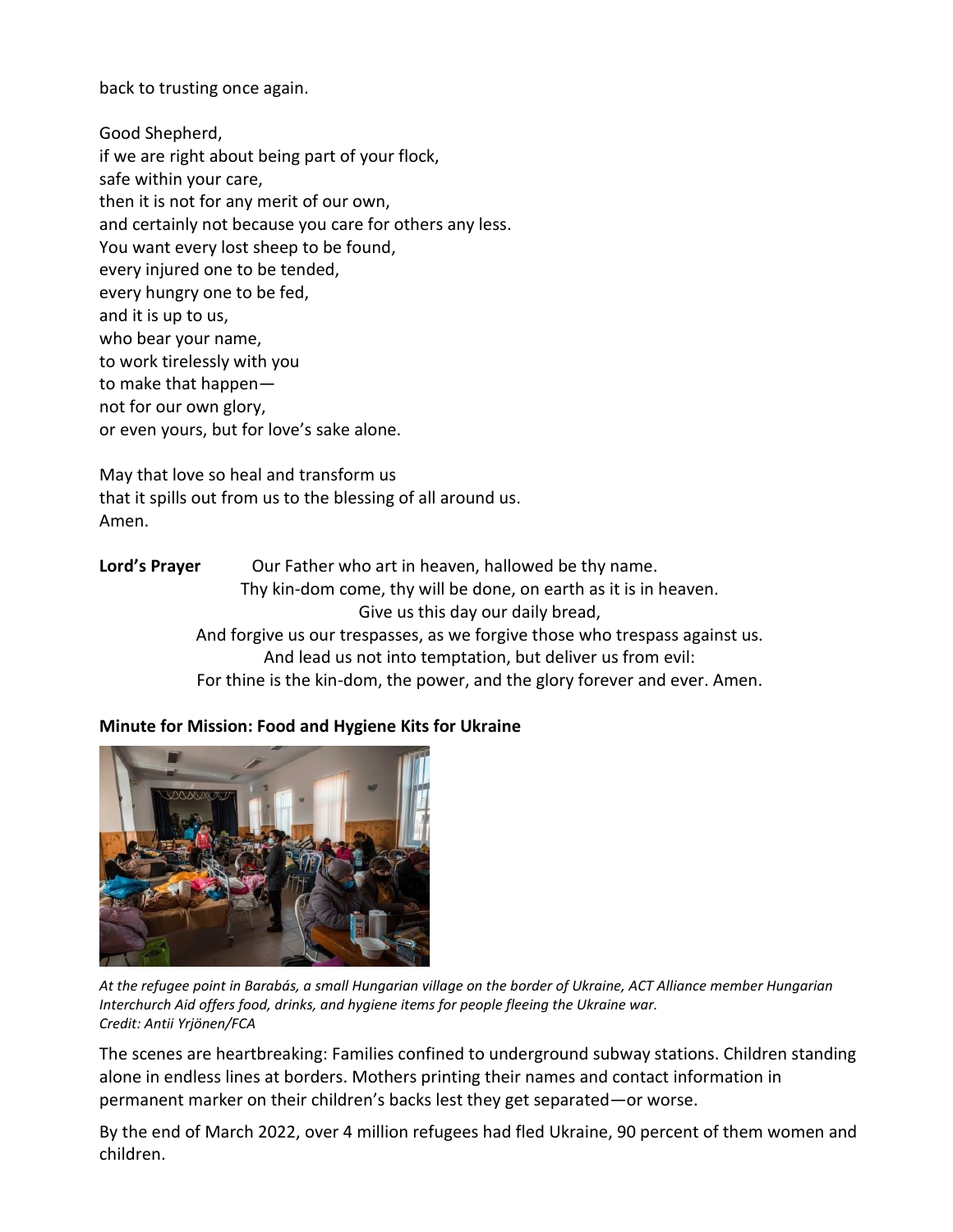Gifts with Vision―the United Church's giving catalogue―has just unveiled its [latest gifts to help](https://giftswithvision.ca/products/support-refugees-from-ukraine?_pos=1&_sid=f0a31fc75&_ss=r)  [them\(opens in a new tab\).](https://giftswithvision.ca/products/support-refugees-from-ukraine?_pos=1&_sid=f0a31fc75&_ss=r)

A gift of \$25 will provide families fleeing from Ukraine with a hygiene package containing items like toothpaste, laundry detergent, and disinfectant. A gift of \$38 will provide one food basket with staples such as cooking oil, buckwheat, canned fish, dried peas, and condensed milk; and \$40 will provide one hygiene package plus a supply of incontinence products.

"What really strikes me about the food basket is the attention to detail. It has chocolate and cookies in it. That speaks volumes to me about going beyond the survival basics and trying to build morale," says Kathie Murphy, the United Church's Annual Giving Associate. "The hygiene basket is so thoughtful, too. It's not just about personal hygiene―it also includes laundry and cleaning products. And remembering incontinence materials for those who need them is all about helping people maintain their dignity."

Sarah Charters, director of the United Church's Philanthropy Unit, is glad the new gifts have been added in time for Christian Family Sunday. "It's a day the church sets aside to reflect on the importance of families. I hope people will be inspired this year to take action for families fleeing Ukraine," says Charters. "We can't end the war in Ukraine, but we can do something to help. Every little bit of good we do makes a difference."

You can give a gift of food and hygiene through [Gifts with Vision\(opens in a new tab\)](https://giftswithvision.ca/products/support-refugees-from-ukraine?_pos=1&_sid=f0a31fc75&_ss=r) or by calling **1- 844-715-7969**. Thank you for your generous support.

## **Offering Invitation** *Reprinted by permission of Westminster John Knox Press from Feasting on the Word® Worship Companion: Liturgies for Year C, Volume 1. Copyright 2012.*

"The Lord is my shepherd, I shall not want." Trusting in divine care, let us present our tithes and offerings to God who restores our lives eternally.

## **Offering Hymn: What Can I Do MV191 OneLicense #A-740237**

What can I do? What can I bring? What can I say? What can I sing? I'll sing with joy. I'll say a prayer. I'll bring my love. I'll do my share.

# **Offering**

If you would like to do your part by making a monetary donation to Melville United Church, there are several ways to do that.

- 1. By leaving your offering envelope on the offering plate at the back of the sanctuary.
- 2. Cheque (post-dated cheques are welcome): made payable to Melville United Church-which can be mailed to the church at P.O. Box 41, Fergus ON N1M 2W7 or put in the mail slot beside the parking lot door.
- 3. Donate online through the Canada Helps website <https://www.canadahelps.org/en/charities/melville-united-church>
- 4. Call or email Lynda, to arrange Pre-Authorized Remittance payments (PAR).
- 5. E-transfer directly from your bank. E-mail to [secretary@melvilleunited.com](mailto:secretary@melvilleunited.com)

Thanks to all of you who continue to contribute so much to make Melville the caring community of faith that it is. May you be blessed.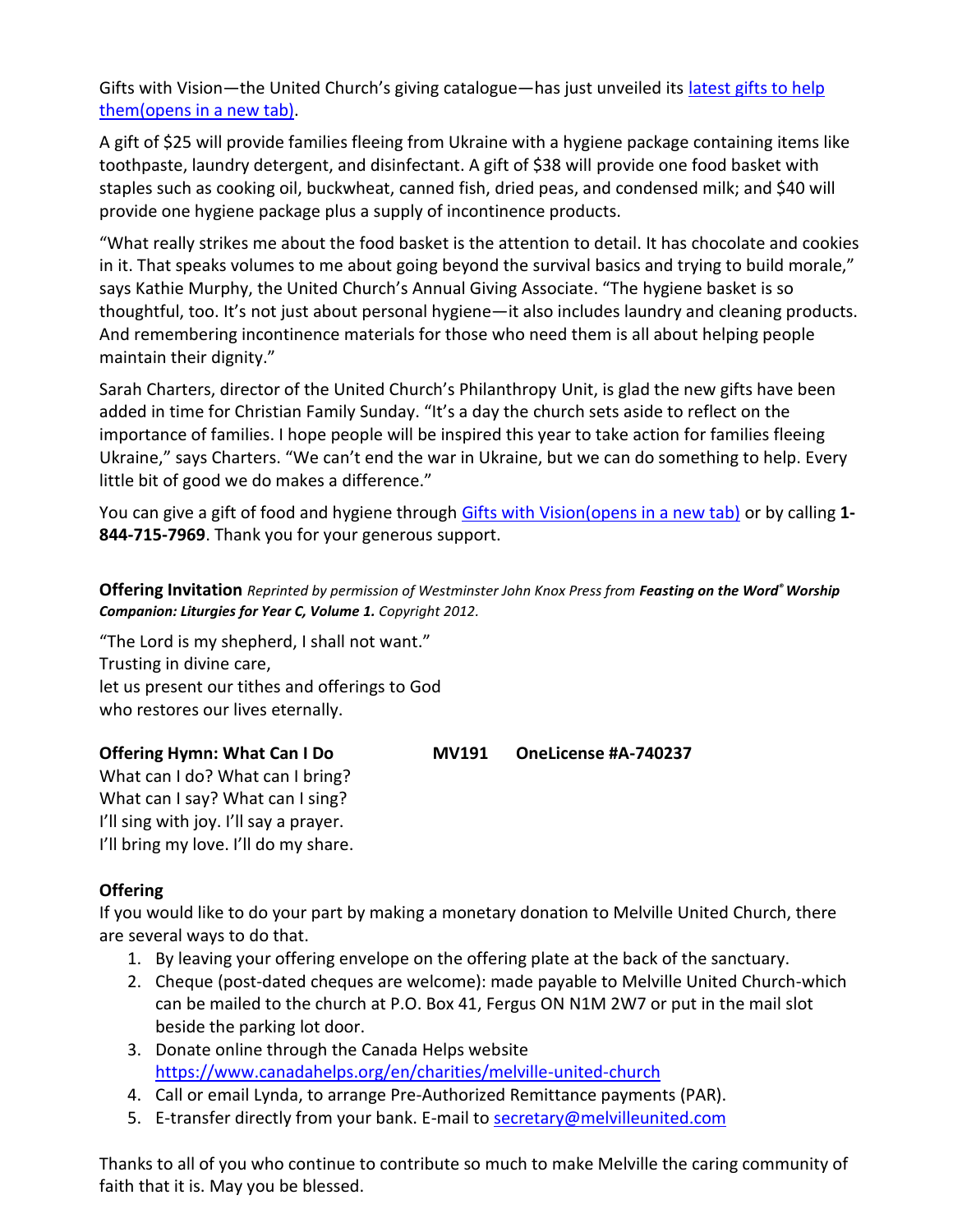**Offering Prayer** *Reprinted by permission of Westminster John Knox Press from Feasting on the Word® Worship Companion: Liturgies for Year C, Volume 1. Copyright 2012.* Holy God, Divine Shepherd, you anoint us with the oil of gladness; your love overflows our hearts. Accept our offering for the good of the world as we joyfully give thanks for our life in you. In Jesus' name we pray. **Amen.**

# **Hymn: Precious Lord, Take My Hand VU670 OneLicense #A-740237** Precious Lord, take my hand, lead me on, let me stand, I am tired, I am weak, I am worn; through the storm, through the night, lead me on to the light: take my hand, precious Lord, lead me home.

When my way grows drear, precious Lord, linger near, when my life is almost gone, hear my cry, hear my call, hold my hand lest I fall: take my hand, precious Lord, lead me home.

When the darkness appears, and the night draws near, and the day is past and gone, at the river I stand, guide my feet, hold my hand: take my hand, precious Lord, lead me home.

#### **Commissioning** *Wanda Winfield, Gathering: Lent/Easter 2022, p.50. Used with permission.*

God has called us by name, and we have chosen to follow. We follow the one who is both the shepherd and the lamb of God, the gatekeeper and the gate. In the name of Jesus, we go forth to be shepherds to the world, seeking to become the gateway to abundant living for all. Amen.

## **Change the Light/Blessings**

Watch. I am going to change the light and I invite you to change your light. I'm not going to put it out, just change it. See how it is only in one place? *\*Change Light\**  Can you see it? Now it is moving everywhere, to everyone, with everyone. Now everywhere you go today, the light will go with you.